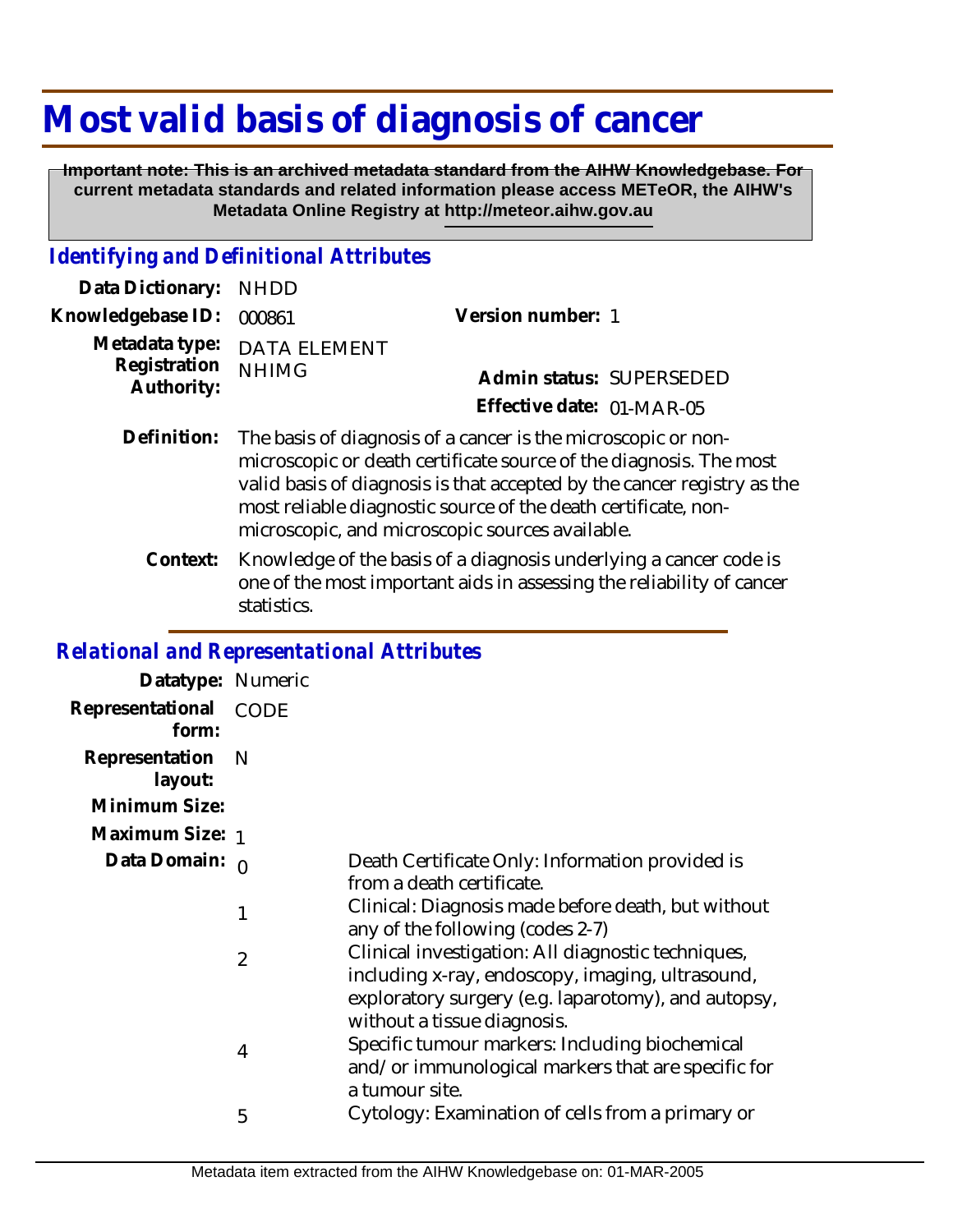|   | secondary site, including fluids aspirated by        |
|---|------------------------------------------------------|
|   | endoscopy or needle; also includes the microscopic   |
|   | examination of peripheral blood and bone marrow      |
|   | aspirates.                                           |
| 6 | Histology of metastasis: Histological examination of |
|   | tissue from a metastasis, including autopsy          |
|   | specimens.                                           |
| 7 | Histology of a primary tumour: Histological          |
|   | examination of tissue from primary tumour,           |
|   | however obtained, including all cutting techniques   |
|   | and bone marrow biopsies; also includes autopsy      |
|   | specimens of primary tumour.                         |
| 8 | Histology: either unknown whether of primary or      |
|   | metastatic site, or not otherwise specified.         |
| Q | Unknown.                                             |
|   |                                                      |

Guide For Use: The most valid basis of diagnosis may be the initial histological examination of the primary site, or it may be the post-mortem examination (sometimes corrected even at this point when histological results become available). In a cancer registry setting, this item should be revised if later information allows its upgrading.

When considering the most valid basis of diagnosis, the minimum requirement of a cancer registry is differentiation between neoplasms that are verified microscopically and those that are not. To exclude the latter group means losing valuable information; the making of a morphological (histological) diagnosis is dependent upon a variety of factors, such as age, accessibility of the tumour, availability of medical services, and, last but not least, upon the beliefs of the patient.

A biopsy of the primary tumour should be distinguished from a biopsy of a metastasis, e.g., at laparotomy; a biopsy of cancer of the head of the pancreas versus a biopsy of a metastasis in the mesentery. However, when insufficient information is available, Code 8 should be used for any histological diagnosis. Cytological and histological diagnoses should be distinguished.

Morphological confirmation of the clinical diagnosis of malignancy depends on the successful removal of a piece of tissue that is cancerous. Especially when using endoscopic procedures (bronchoscopy, gastroscopy, laparoscopy, etc.), the clinician may miss the tumour with the biopsy forceps. These cases must be registered on the basis of endoscopic diagnosis and not excluded through lack of a morphological diagnosis.

Care must be taken in the interpretation and subsequent coding of autopsy findings, which may vary as follows:

(a) the post-mortem report includes the post-mortem histological